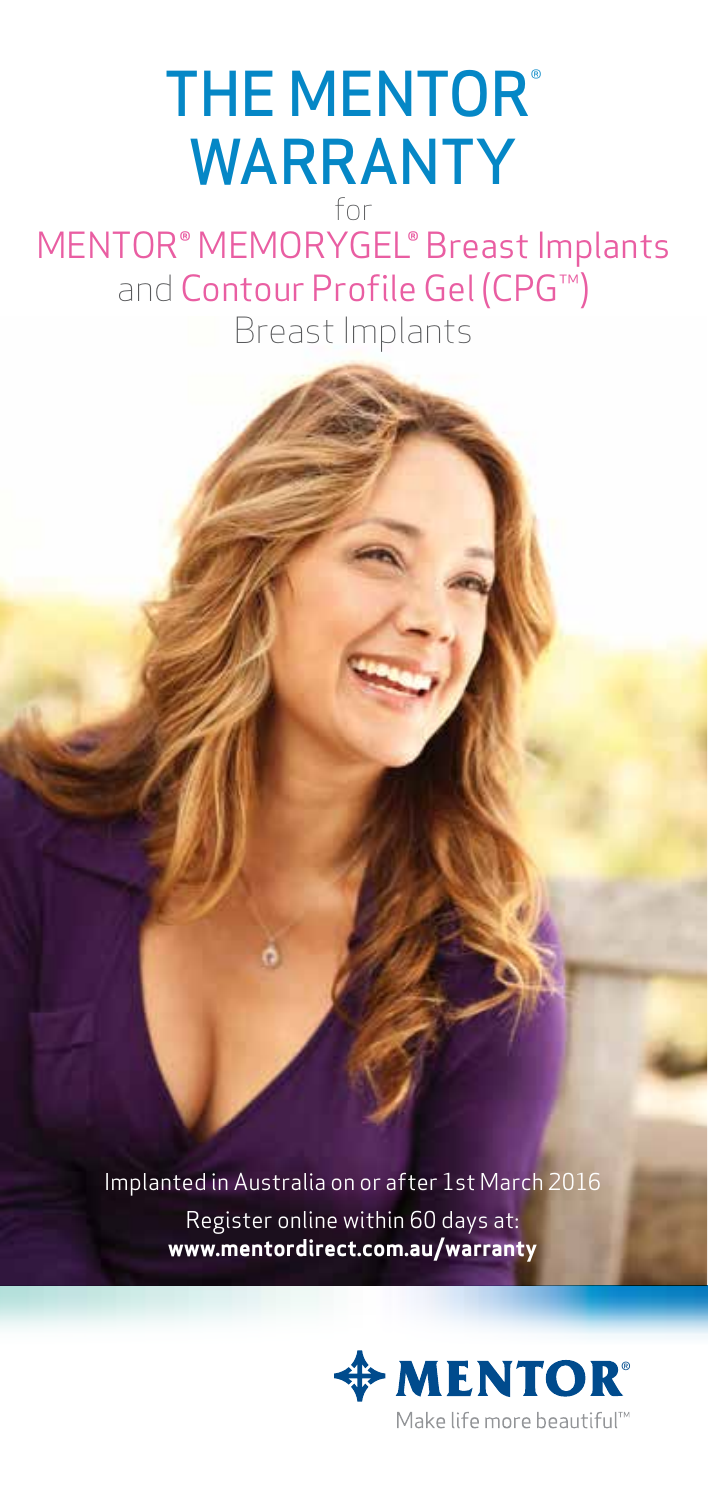# YOUR PEACE-OF-MIND COMES FIRST

Partnering with the right surgeon and choosing the right implants for you are your core choices when it comes to breast surgery. Mentor believes that implants should come with a generous product warranty to ensure you are supported long after the surgery. Mentor stands firmly behind the integrity of our products with our lifetime replacement policy so you can have complete confidence when making MENTOR® MemoryGel® and Contour Profile Gel (CPG™) Breast Implants your choice.

### **Mentor Warranty Registration**

Register online within 60 days for peace of mind. www.mentordirect.com.au/warranty

#### **Patient Implant Details Card**

If the Patient Implant Details Card is missing from this booklet, please see your surgeon to receive the required details.

#### A **Global Leader** in Aesthetic Medicine

As a leading global manufacturer of high quality breast implants with over 30 years of expertise and experience in manufacturing, we strive to provide high-quality products and services to health care professionals and their patients.

#### **Mentor** is committed to your long-term well-being

Our relationship with you does not end with your surgery.

### First and foremost: MENTOR® Breast Implants are **guaranteed for your lifetime**\*

All recipients of MENTOR® MemoryGel® Breast Implants and MENTOR® CPG™ Breast Implants implanted in Australia are enrolled in the MENTOR Product Replacement Policy.\*

What this means to you is that should a confirmed rupture occur, you are eligible for replacement breast implants in a similar style at no charge.\*

\* MENTOR Product Replacement Policy: The MENTOR Product Replacement Policy applies to MENTOR® MemoryGel® Breast Implants, Contour Profile Gel (CPG™) Breast Implants and MENTOR® Saline Breast Implants directly from Mentor and implanted in Australia as of 1st March 2016. In the event of a Qualifying Rupture (loss of shell integrity), Mentor will provide replacement of a MENTOR® Product in the same style as the originally implanted product free of charge for the lifetime of the patient. Please refer to the full terms and conditions of the Mentor Lifetime Replacement Policy.

Please read the appropriate patient brochure: *GEL-FILLED BREAST IMPLANT SURGERY: Making an Informed Decision.* This educational brochure provides you with information about the risks and benefits of silicone breast implants. It is very important that you take the time to read and fully understand the brochure, consult with your surgeon, and ask any questions you may have.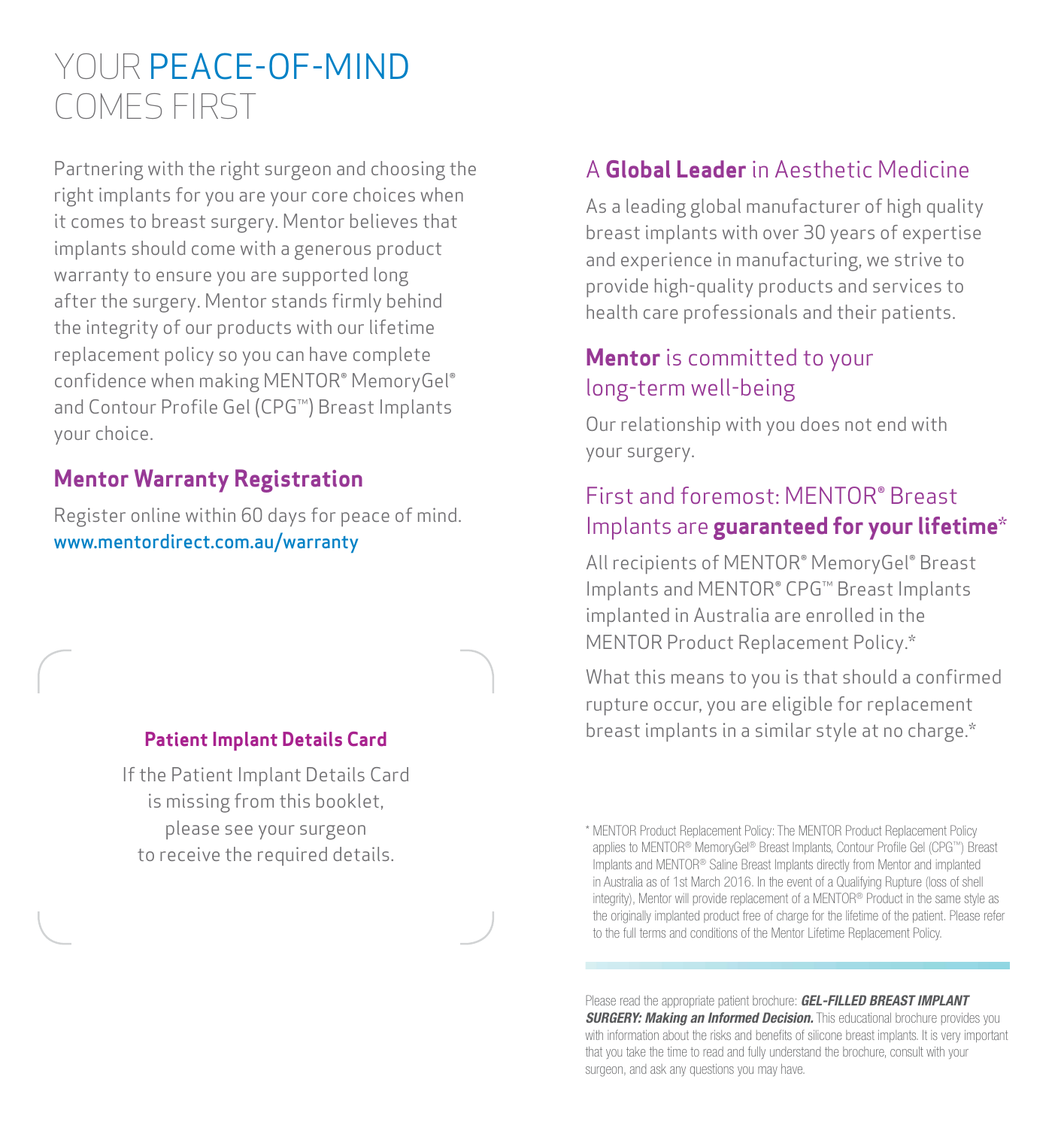# HERE'S WHERE TO BEGIN: BECOME INFORMED

| <b>SUMMARY OF</b>                                                                                                                               | <b>MENTOR</b>         |
|-------------------------------------------------------------------------------------------------------------------------------------------------|-----------------------|
| <b>WARRANTY</b>                                                                                                                                 | <b>WARRANTY*</b>      |
| <b>Enrolment in our Product</b><br><b>Replacement Policy*</b> and<br><b>Mentor Warranty*</b>                                                    | Register<br>online    |
| <b>Financial assistance</b>                                                                                                                     | Up to                 |
| for rupture <sup>*</sup>                                                                                                                        | \$1,500               |
| An additional product<br>replacement policy covering<br>capsular contracture Baker<br>Grade III & IV, double capsule<br>and late-forming seroma | Up to<br>$10$ years   |
| <b>Financial assistance for</b><br>capsular contracture Baker<br>Grade III/IV <sup>+</sup>                                                      | Up to<br>\$1,500      |
| <b>Financial assistance</b>                                                                                                                     | Up to                 |
| for double capsule <sup>*</sup>                                                                                                                 | \$1,500               |
| <b>Financial assistance for</b>                                                                                                                 | Up to                 |
| late-forming seroma <sup>+</sup>                                                                                                                | \$1,500               |
| Contralateral (opposite side)<br>implant replacement upon<br>surgeon request**                                                                  | On surgeon<br>request |

### The **Mentor Warranty** offers more than any previous breast implant warranty\*~

#### Check out the advantages:

- Enrollment in our Product Replacement Policy for any MENTOR® MemoryGel® Breast Implants or CPG™ Breast Implants<sup>#</sup>
- Pays up to \$1,500 financial assistance for operating room, anesthesia, and surgeon fees not covered by insurance for replacement surgery resulting from a rupture, Baker Grade III capsular contracture, Baker Grade IV capsular contracture, double capsule, or late-forming seroma for up to 10 years from the date of primary implant surgery occuring on or after date of implant 1st March 2016
- Free contralateral (opposite side) implant replacement upon surgeon request\*\*
- For surgeries occurring on or after 1st March 2016 in Australia

- ˜ Available in Australia only.
- # Lifetime replacement policy, and financial assistance for rupture, apply to unexpected ruptures of applicable Mentor implant, except where caused by or during re-operative procedures or when resulting from open capsulotomy or closed compression capsulotomy procedures. Further conditions apply.
- † One-off payment available for up to 10 years from primary implantation.
- \*\* Applies only to Mentor implants that are contralateral to implants replaced under the Mentor Warranty.

<sup>\*</sup> Refer to full Terms & Conditions of Mentor Warranty.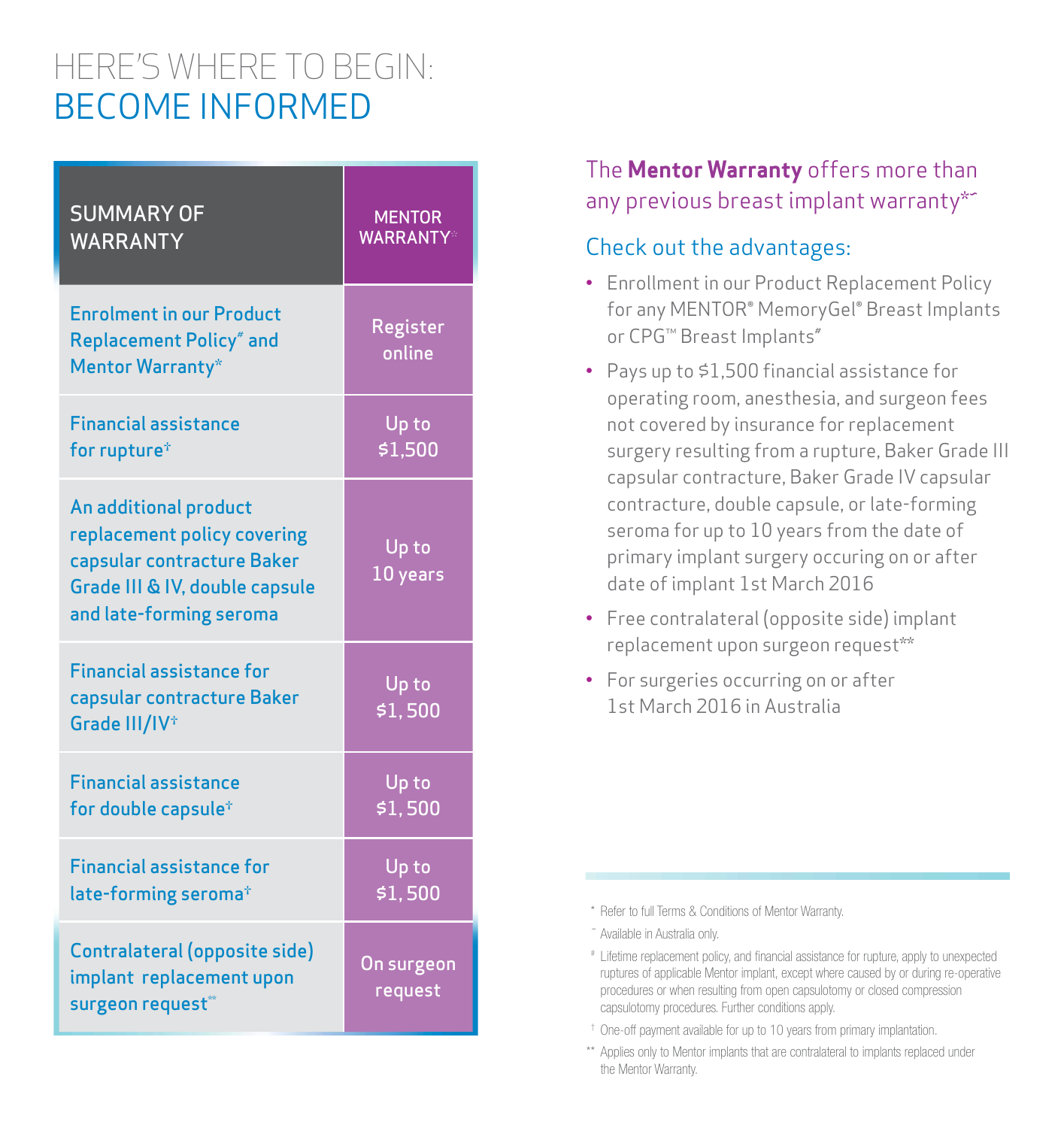# HOW THE CLAIM PROCESS WORKS

To file a claim for product replacement and/or financial assistance, your surgeon must contact their dedicated Mentor Product Specialist or phone Johnson & Johnson Medical Pty Limited Product Safety Department on 1800 252 194 (option 4) to report the event and organise return of the explanted product.

### **Required** paperwork

We will request your permission to speak with your surgeon to obtain the necessary medical records to verify eligibility for financial assistance.

#### What your surgeon must send to **Mentor** and by when:

For either implant replacement or financial assistance claims, the explanted (removed), decontaminated MENTOR® Breast Implant(s) must be returned to the manufacturer within 60 days. To arrange collection please contact Johnson & Johnson Medical Pty Limited Product Safety Department on 1800 252 194 (option 4) or your dedicated Mentor Product Specialist.

Your claim will be reviewed on receipt of the explanted product.

### Get your questions answered at the consultation with your surgeon.

This brochure only provides a brief overview of the Mentor Warranty and is not intended to replace any discussion between you and your surgeon.

Please refer to www.mentordirect.com.au/ warranty for full warranty coverage details.

### A SPECIAL NOTE

Please be sure to maintain your own records to ensure validation of your enrollment, as it is possible your surgeon may not retain your records for the entire duration of the warranty.

This is a summary of coverage. It is an overview only and not a complete statement of the program. You may obtain a copy of the complete Mentor Warranty for MemoryGel® Breast Implants and Contour Profile Gel (CPG™) Breast Implants by going to www.mentordirect.com.au/warranty

Mentor reserves the right to cancel, change, or modify the terms of The Mentor Warranty. Any such cancellation, change, or modification will not affect the currently stated terms of The Mentor Warranty for those already enrolled.